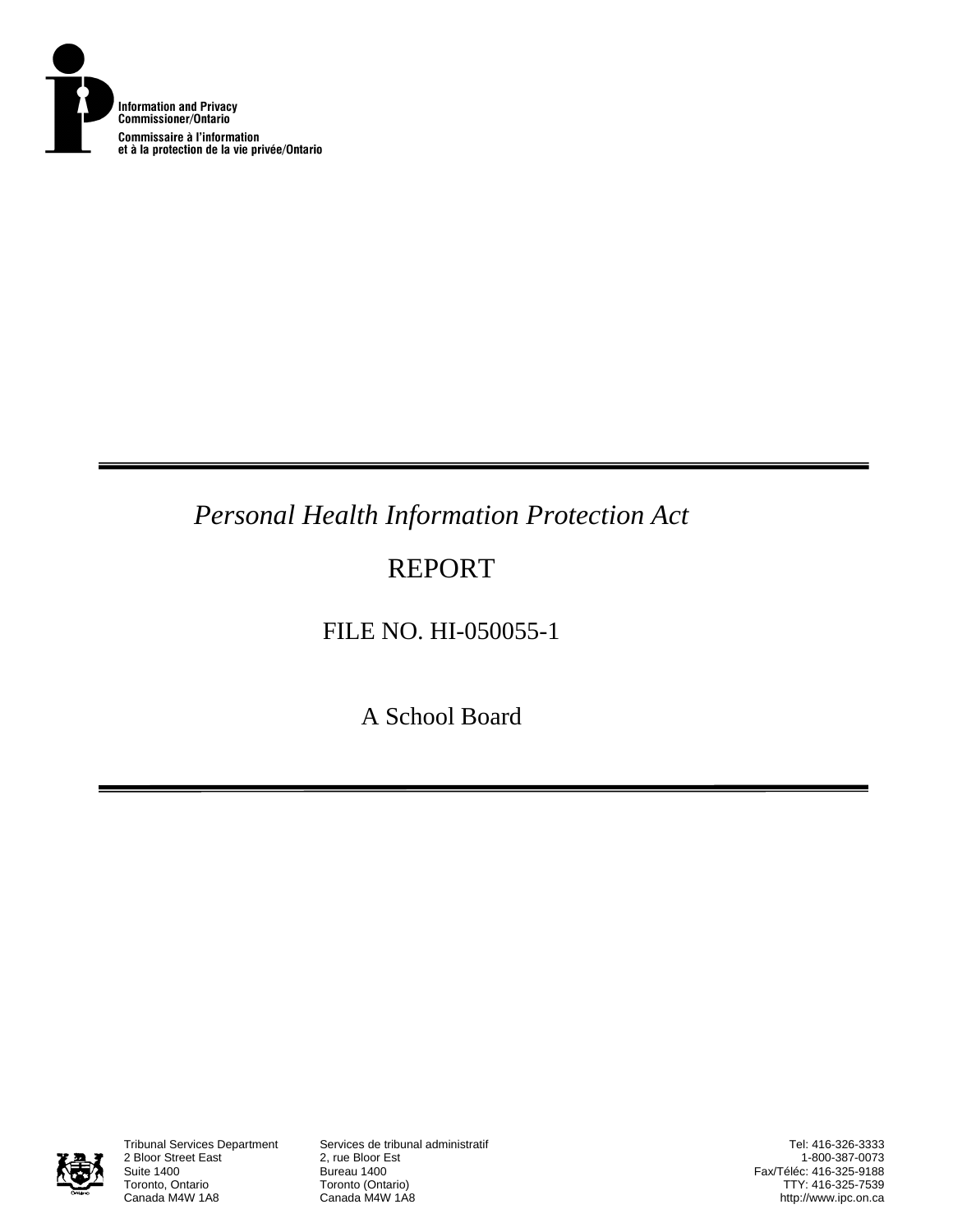## *Personal Health Information Protection Act*

### **REPORT**

**FILE NO. HI-050055-1** 

**INVESTIGATOR: Gillian Judkins**

### **NON-HEALTH INFORMATION CUSTODIAN: A School Board**

#### **SUMMARY OF INFORMATION GIVING RISE TO REVIEW:**

During an investigation into a report of a stolen laptop belonging to an employee working for a school board (HI-050044-1), the Office of the Information and Privacy Commissioner/Ontario (the IPC) learned that the laptop contained assessment reports of students from a second school board (the board), that the employee had previously worked at. The IPC opened a file to notify the board of the loss and to work with them in order to fulfill their obligations under the *Personal Health Information Protection Act* (the *Act*).

#### **RESULTS OF REVIEW:**

The IPC worked with the Freedom of Information and Privacy Co-ordinator (the co-ordinator) at the board, who provided the following information.

The former employee, whose laptop computer was stolen, had previously been working under the supervision of a psychologist at the board in the role of a psycho-educational consultant. The co-ordinator advised that it is not the practice of the board to allow past employees to retain information about students on their personal computers after their contract ended; the coordinator had not been aware that this employee had done so.

The co-ordinator explained that the reports contained information about a child's learning style, test results and on occasion, a diagnosis of a child's learning challenges. Following each assessment, the parents are given a copy of their child's report. The original report is securely stored at the board's head office and remains a part of the child's student record.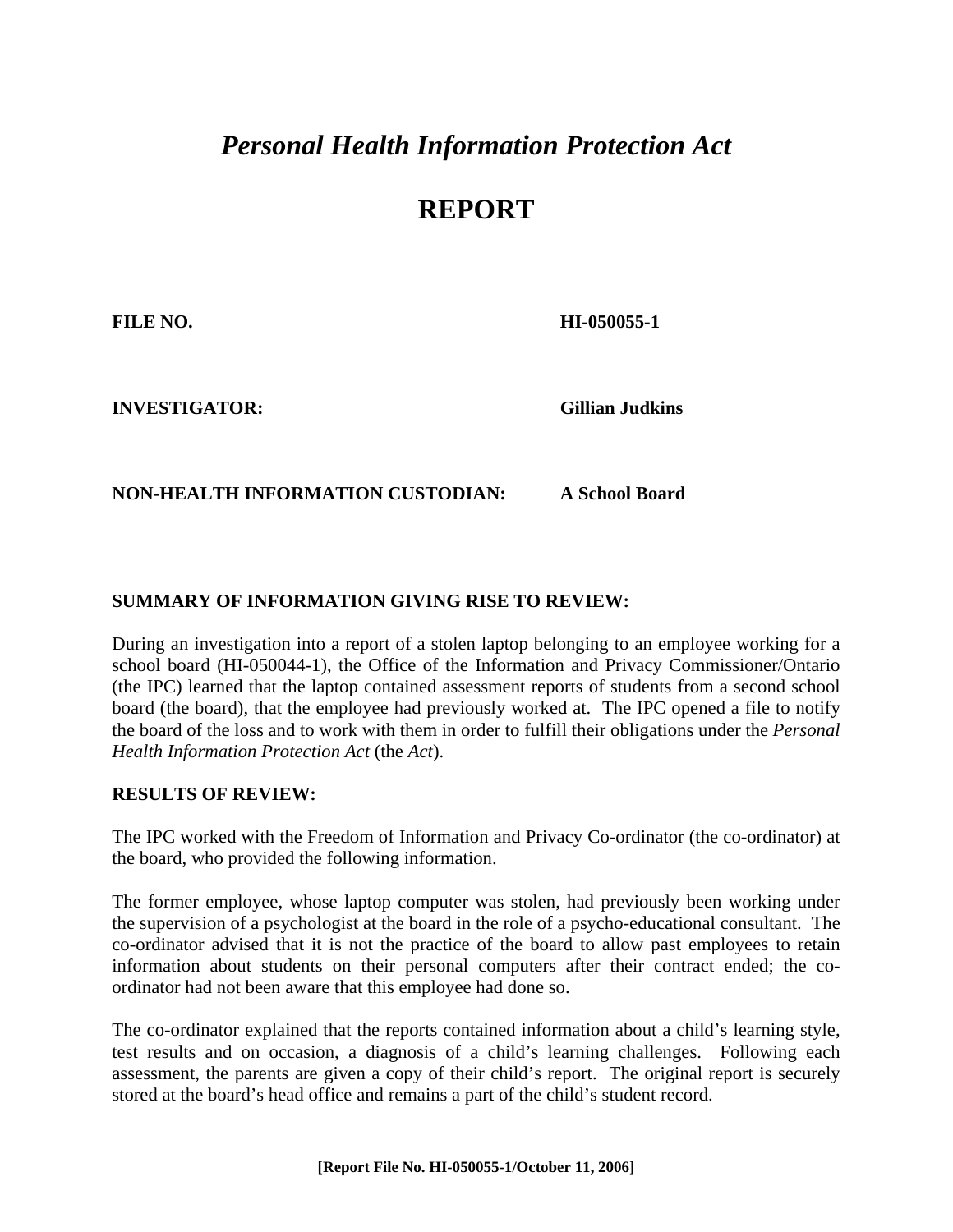The co-ordinator advised that following their internal investigation, they were able to determine that there were reports for 37 students from their board on the laptop. The board worked with the IPC to draft a letter to notify the parents of the situation in order to fulfill their obligation under section 12(2) of the *Act* to notify patients if their personal health information is stolen, lost or accessed by unauthorized persons. The letter was sent out by the director of education and provided the contact information for the chief psychologist and the board's freedom of information and privacy co-ordinator, if they had any further questions or concerns. Two parents contacted the board for more information and subsequently indicated that they were satisfied with the additional information they received.

In addition to notification, the board took the following steps:

- The chief psychologist immediately sent an email to all psychology professionals at the board, reminding them of their obligation to protect student information, including:
	- ensuring that all confidential material with student names attached, is password protected;
	- deleting confidential information when staff are finished with it;
	- deleting personal information from any files being used as template reports;
	- scheduling regular clean-ups of personal files; and
	- keeping a list of the students' names whose files are kept on computers, disks and memory sticks.
- The chief psychologist has used this incident as a learning opportunity for all staff within the psychology department who have access to personal student information and personal health information, including clerical staff, special education resource teachers and senior administration.
- The chief psychologist is embarking on a review of the current records management practices within the psychology department, including: accessing, storing, transporting, and maintaining student information (both written and electronic), to identify areas for improvement.
- The chief psychologist will be personally advising departing psychology staff that they must not retain any student, parent, staff, or confidential board information upon leaving the board. Departing staff will also be advised that any such information must be returned to the board's custody for safekeeping.
- The board has committed to undertake a board-wide communications initiative to increase staff awareness about the importance of protecting confidential and personal information.